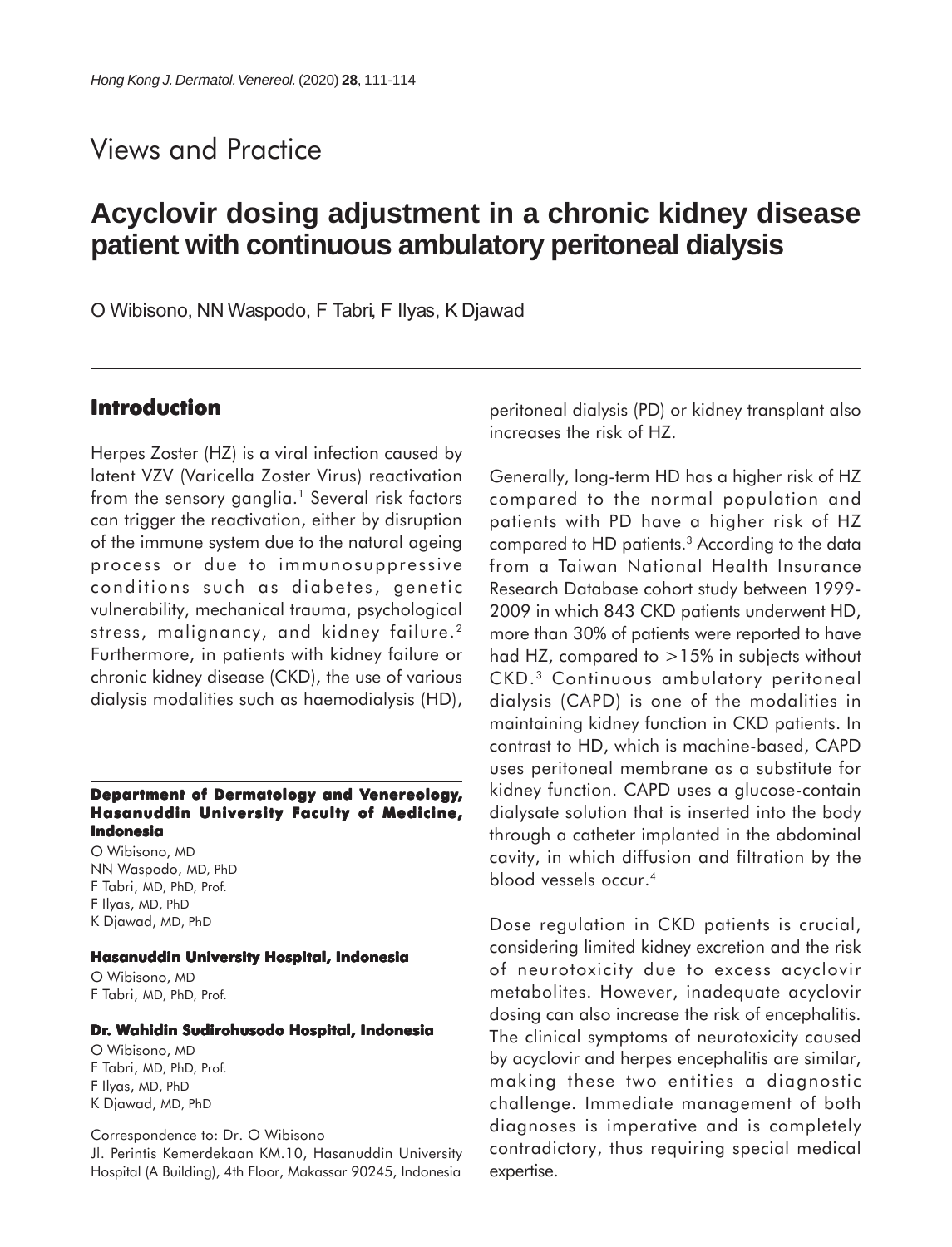### **Case report Case**

A 38-year-old woman presented to the emergency department with throbbing pain on the left back which had spread to her left breast over the previous six days. Clustered blisters were found in the painful area. There was no response to antibiotic and antiviral ointments. There was sixyear history of CKD due to hypertension, for which she had undergone HD during the first two years and was currently on CAPD for the past four years. She was taking medications for hypertension and hyperuricemia, vitamin and iron supplements from her internist. There was a past history of chickenpox.

Physical examination showed erythematous clustered vesicles with multiple erythematous papules on the left-back, lateral side, and lower left breast area (Figure 1a). Routine investigations were as follows: haemoglobin 7.5 g/dL, haematocrit 22%, erythrocytes 2.8 ml/µL, leukocytes 2930/µL, urea 11.6 mg/dL, and creatinine 115 mg/dL. A Tzanck test from a vesicle was positive in which multinucleated giant cells and squamous epithelial cells with an underlying PMN infiltrate were seen (Figure 2). Creatinine Clearance (CrCl) was also conducted to determine the proper acyclovir dosing in this case. The CrCl was 1.43 mL/min (normal range: 75-125 mL/min).

The history and clinical findings were consistent with herpes zoster. As her CrCl was reduced, she received 800 mg oral acyclovir every 12 hours for 7 days, 500 mg paracetamol for pain relief, salicylic powder to the intact vesicles, and mupirocin ointment to ruptured vesicles and erosions. The patient was subsequently discharged. The next day, the patient returned to the outpatient clinic with complaints of nausea and dizziness after consuming acyclovir. The throbbing pain and skin lesions had not improved. Acyclovir was resumed with a lower dose of 800 mg every 24 hours for 7 days.

When seen on the sixth day, there was clinical improvement of the lesions and decreased pain in the affected area, with erythematous crusts and multiple pustules on the left-back, lateral side and lower left breast. There were no new vesicles (Figure 1b). Oral acyclovir 800 mg every 24 hours was continued for another seven days.

### **Discussion**

The kidney functions as an excretory organ and also as an immunomodulator.<sup>5</sup> Several studies have shown that a decreased glomerular filtration rate in CKD patients affects the circulation of dendritic cells, naive T-cell, and CD4 central memory cells.



**Figure 1.** (a) Multiple clusters of vesicles with an erythematous base on the left posterior and lateral thorax at the first visit. (b) Follow-up on the sixth day, improvement of the lesions with multiple crusted vesicles and residual pustules.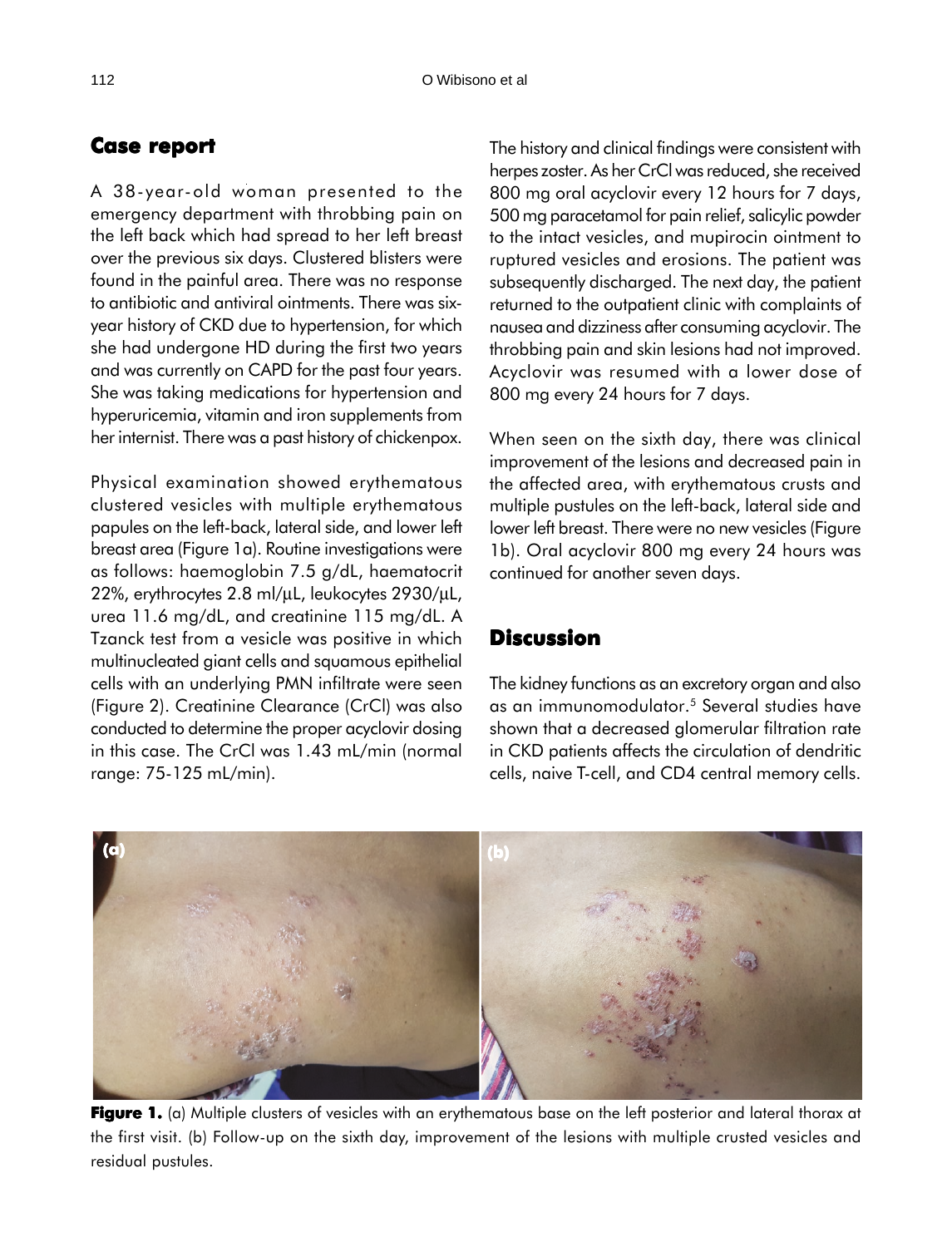Furthermore, a disturbed immune response can also be caused by uraemic toxin accumulation in CKD patients, thus affecting chemotaxis, phagocytosis, antigen exposure, antibody production, cytokine regulation, and  $T$  cell balance.<sup>6</sup> In our case, the patient had a history of CKD. Several studies have reported that patients with PD experienced loss of macrophages and immunoglobulin due to dialysate solution, thus affecting humoral immunity. Also, a decrease in VZV specific T-cell is a risk factor of HZ, whereas patients with PD had more disturbed cellmediated response compared to HD patients.<sup>6</sup>

Acyclovir and its main metabolite (9-CMMG) are excreted through the kidney, therefore acyclovir dose should be adjusted in CKD patients to prevent neurotoxicity due to reduced excretion.7 In patients with kidney dysfunction, the half-life of acyclovir is increased from 2-3 hours to 14 hours. The protein that acts in regulating substance transport between the brain and cerebrospinal fluid (CSF) barriers is inhibited by acyclovir and 9-CMMG, which leads to metabolite accumulation, which in turn decreases metabolism and CSF secretion in the brain.<sup>8</sup>

Acyclovir dosing should be modified to the glomerular filtration rate (GFR) and CrCl can be calculated using a GFR estimate using the *Cockcroft Gault* formula or a more precise calculation using 24 hour urine. Dosing adjustment



**Figure 2.** Tzanck smear: multinucleated giant cells (Giemsa stain).

based on British Medical Association Royal Pharmaceutical Society of Great Britain in 2015, is as follows; CrCl >50 mL/min: 800 mg 5 times daily, CrCl 30-50 mL/min: 800 mg every 8 hours, CrCl 10-29 mL/min 800 mg every 12 hours, and  $CrCl < 10$  mL/min: 800 mg daily.<sup>9</sup> Gilmartin et al. stated dosing adjustment for oral acyclovir as follows: CrCl ≤10 mL/min: 800 mg every 12 hours, CrCl 10-25 mL/min: 800 mg every 8 hours, and CrCl >25 mL/min: 800 mg every 4 hours (no adjustment).10

In our case, as the patient complained of nausea and dizziness with oral acyclovir 800 mg every 12 hours, but was able to tolerate treatment after reducing the dose was reduced to 800 mg every 24 hours for 7 days. Symptoms like nausea and dizziness should not be underestimated since these may indicate neurotoxicity and encephalitis. Neurotoxicity caused by acyclovir is an emergency that should be immediate management. It is vital to distinguish neurotoxicity this from herpes encephalitis since they have similar clinical symptoms but the management is the reverse of each other. History taking, clinical presentation, neurological examination, radiological examination of the head, serum 9-CMMG examination and lumbar puncture can help differentiate these two entities.<sup>11</sup>

In neurotoxicity, mental status changes, hallucinations, delusions, and involuntary motor movement often occur, while high fever, severe headache, and convulsion are found in herpes encephalitis.8 When neurotoxicity due to acyclovir is suspected, diagnosis can be established from a lumbar puncture, with an increase of 9-CMMG in CSF or an increase of 9-CMMG serum level. Acyclovir neurotoxicity commonly shows no neurological deficit, with acellular CSF, normal CT scan, normal EEG and significant clinical improvement following discontinuation of acyclovir treatment and HD.<sup>11</sup> Several cycles of HD are necessary for severe neurotoxicity, in which HD for 3-4 hours can decrease acyclovir serum levels to 58% and 9-CMMG to 64%.12